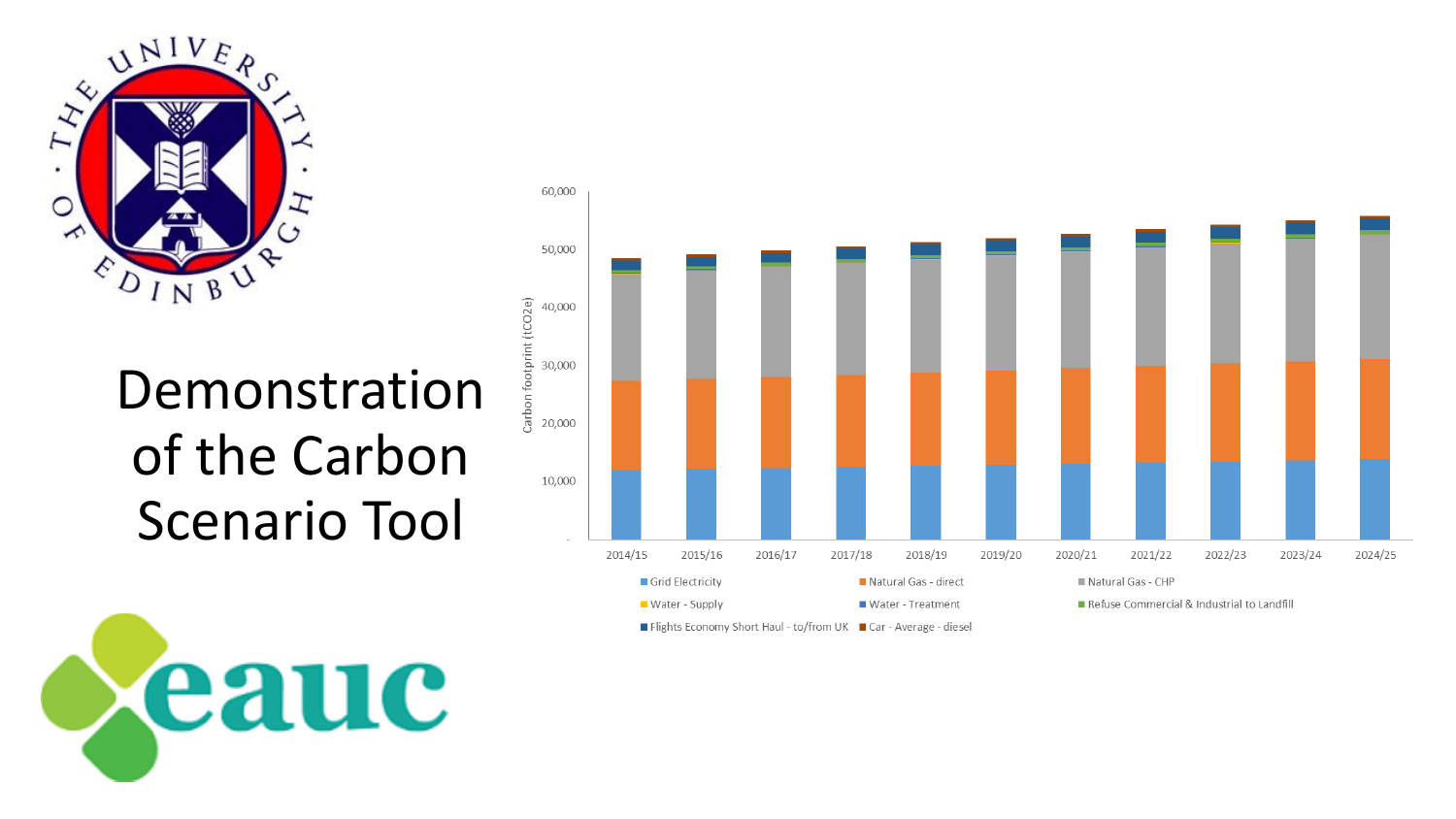| <b>Webinar outline</b>                                                                         | Time            |
|------------------------------------------------------------------------------------------------|-----------------|
| Background to the Carbon Scenario Tool, including history and process of development           | $13:00 - 13:05$ |
| Overview of the various Carbon Scenario Tool elements                                          | $13:05 - 13:10$ |
| Introduction to Carbon Footprinting facility                                                   | $13:10 - 13:20$ |
| Introduction to forecasting facility and dataset requirements                                  | $13:20 - 13:25$ |
| Building a forecast based on future additional building opening and closures                   | $13:25 - 13:30$ |
| Introduction to scenario facility and data requirements                                        | $13:30 - 13:35$ |
| Building a scenario based on future student and floor area increases                           | $13:35 - 13:45$ |
| Incorporating carbon reduction projects                                                        | $13:45 - 13:50$ |
| Interpreting overall results and using graphs and outputs in Climate Change Strategy documents | $13:50 - 14:00$ |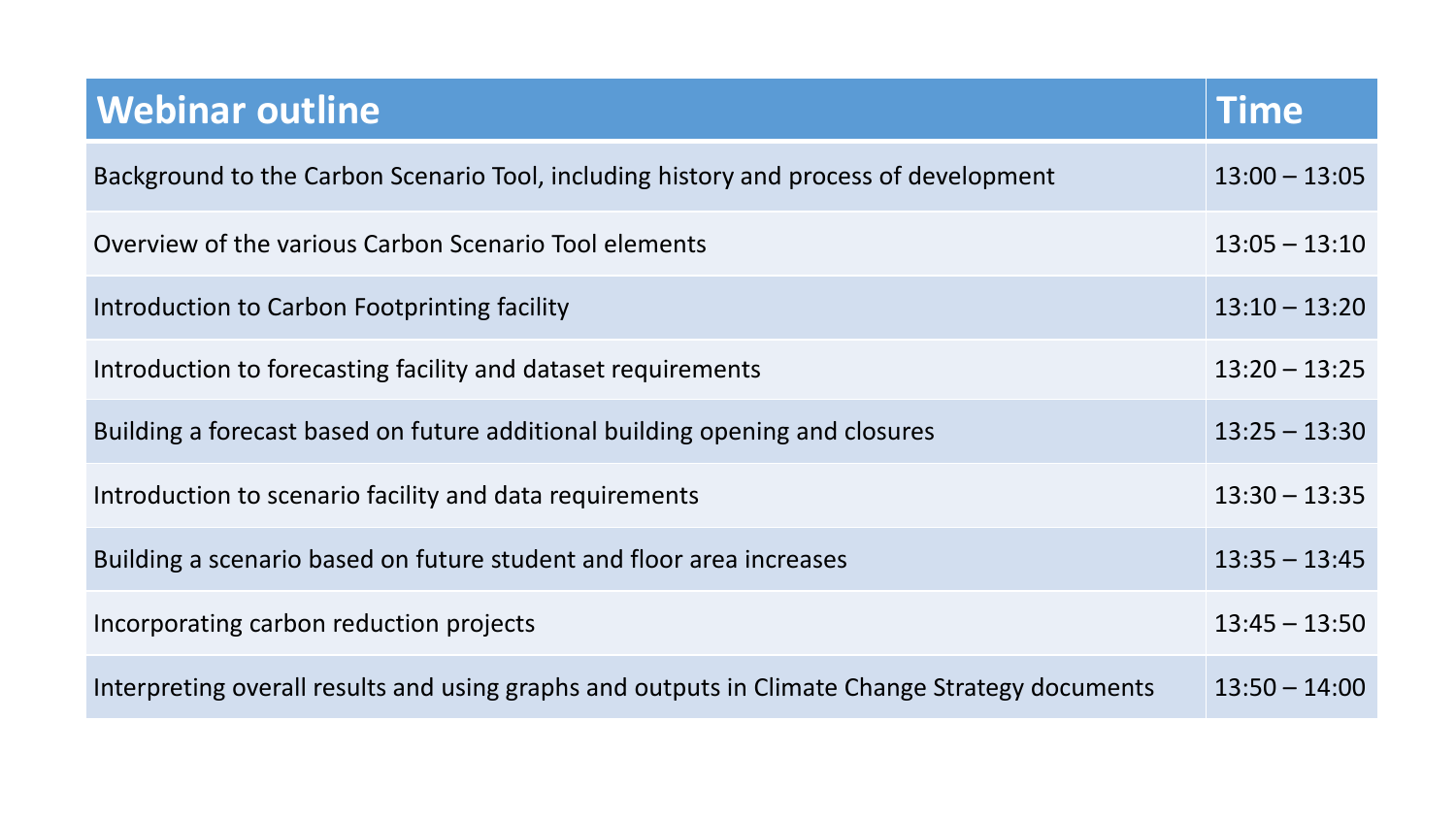## Background to the Carbon Scenario Tool

- Developed as a joint funded project between University of Edinburgh and the Scottish Funding Council
- Designed to manage, report and forecast carbon emissions for the University's estate and operations
- It can calculate the impact of carbon reduction projects on the carbon footprint
- Enable the development of scenarios that project future carbon footprints based on:
	- Changing student and staff numbers
	- Changing floor areas
	- Decarbonisation of the electricity grid



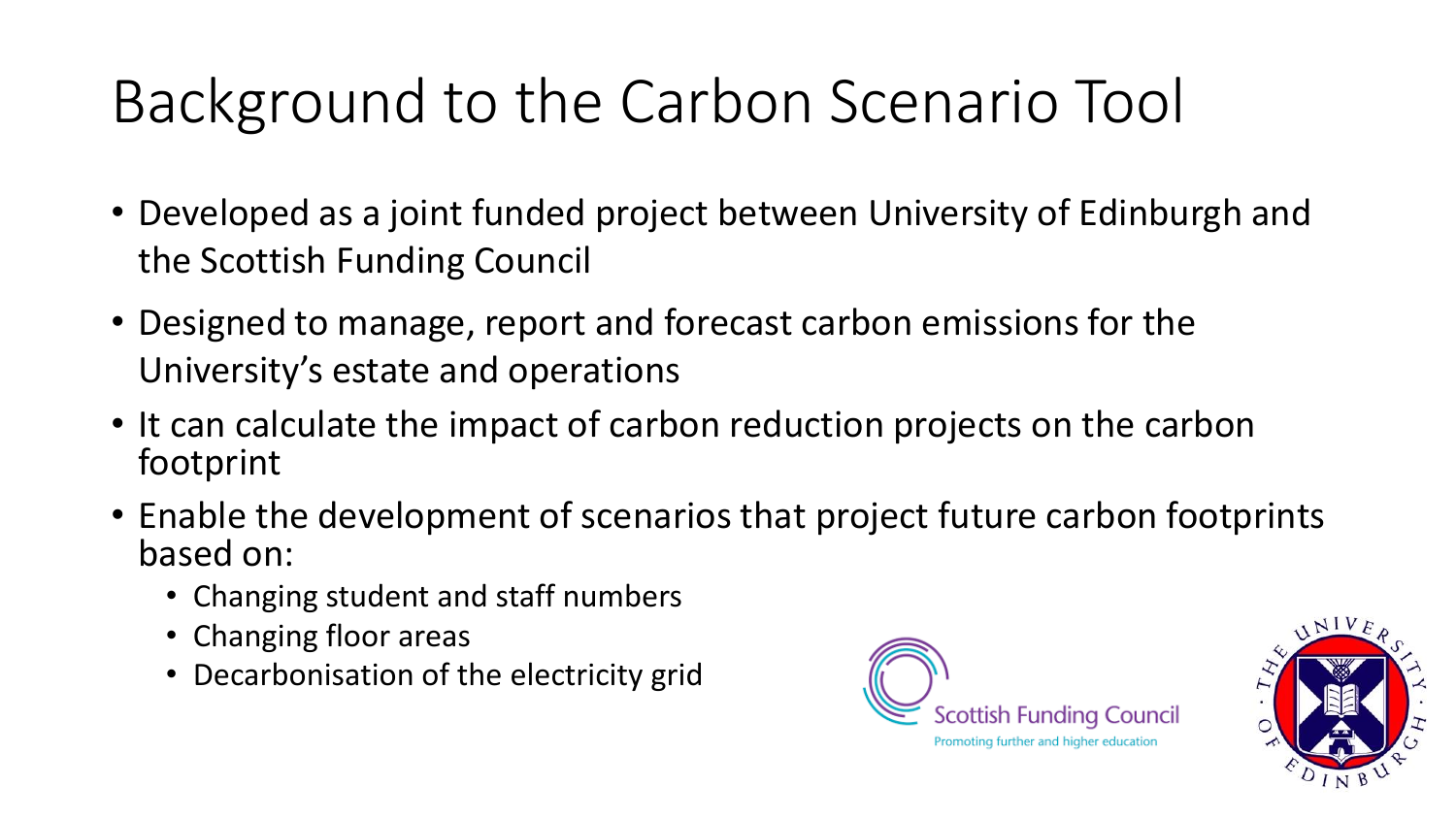#### What is the Carbon Scenario Tool for?

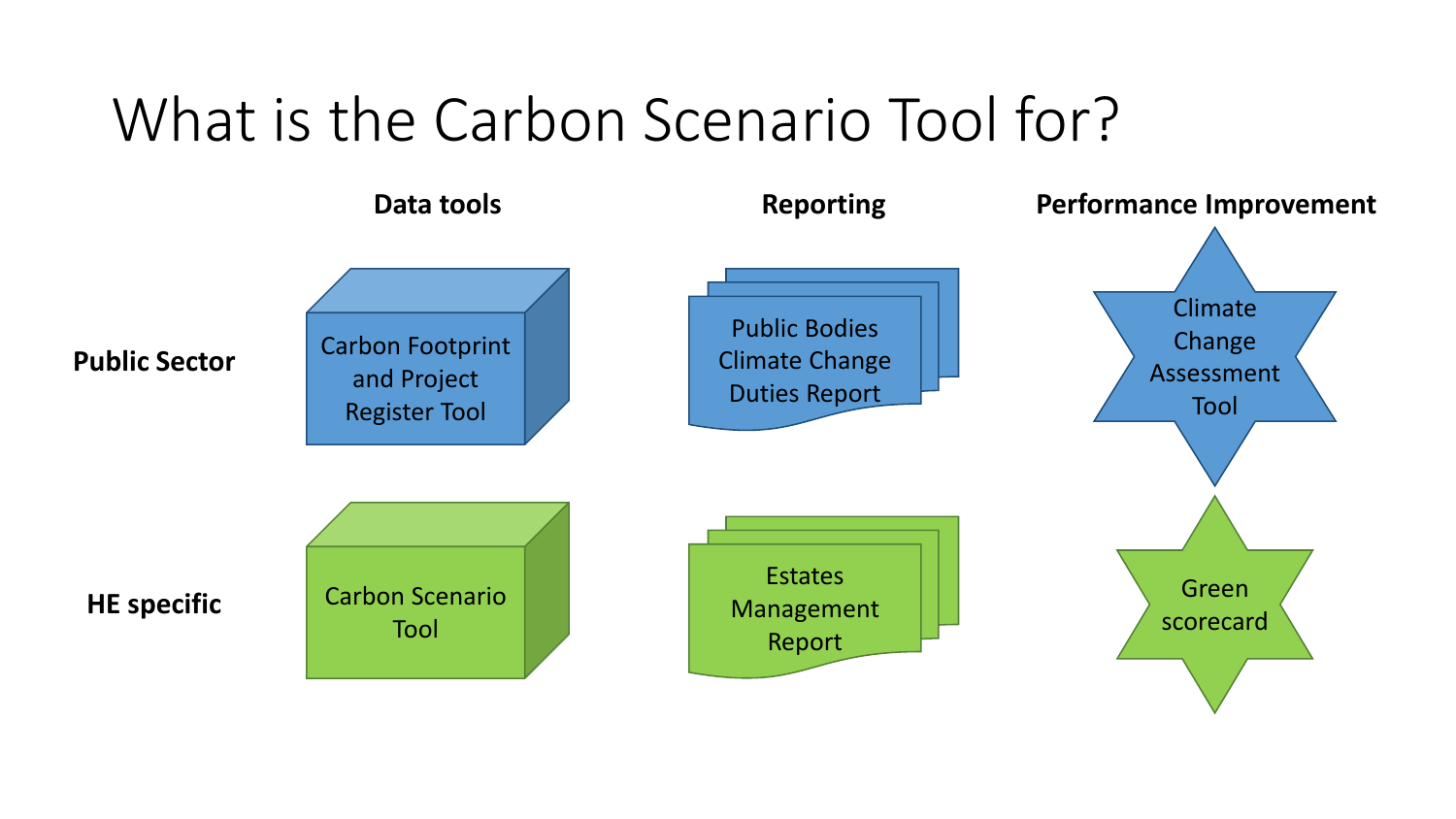#### Overview of CST elements

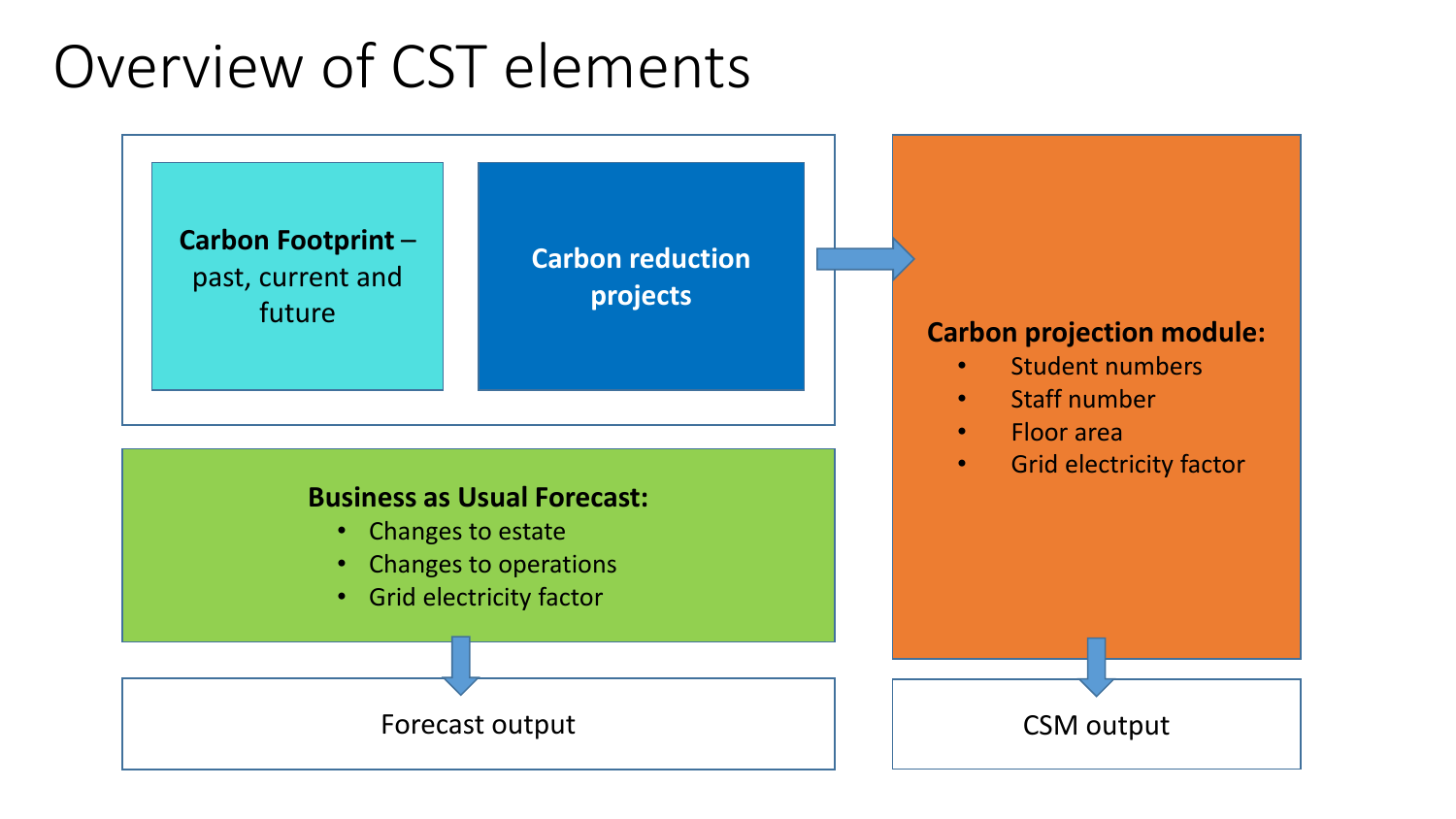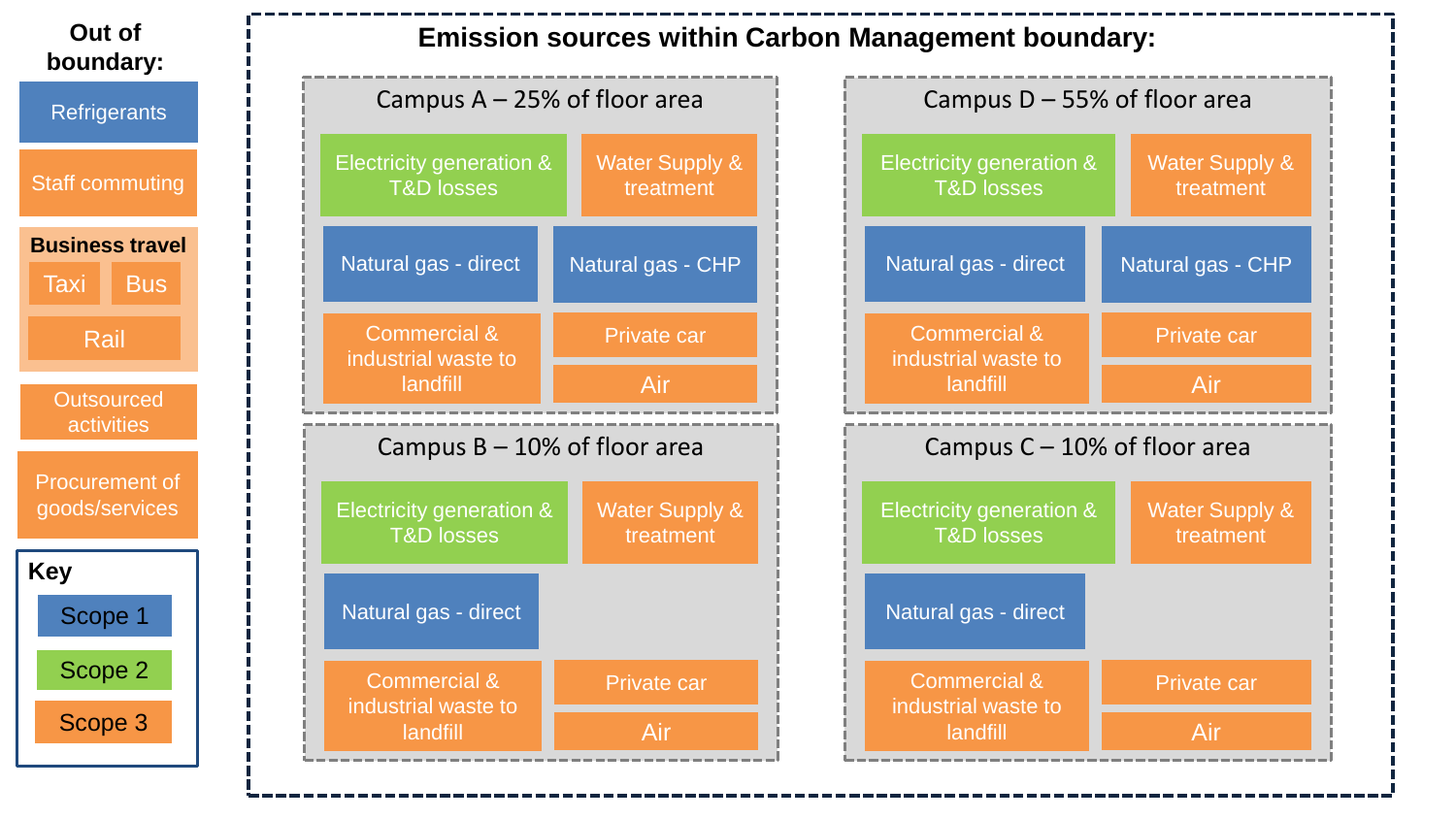### Where are you going?

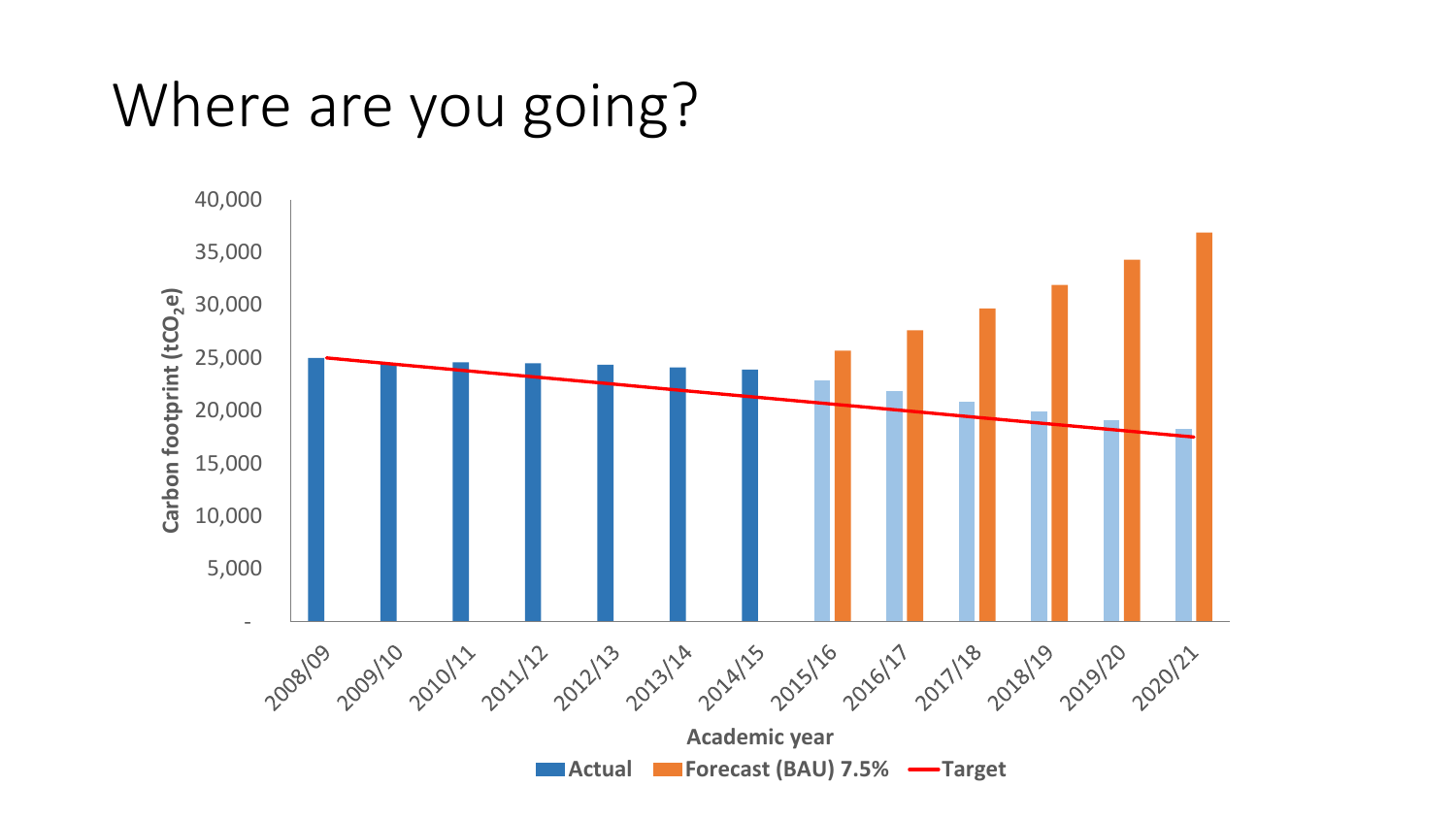### What will you be doing?

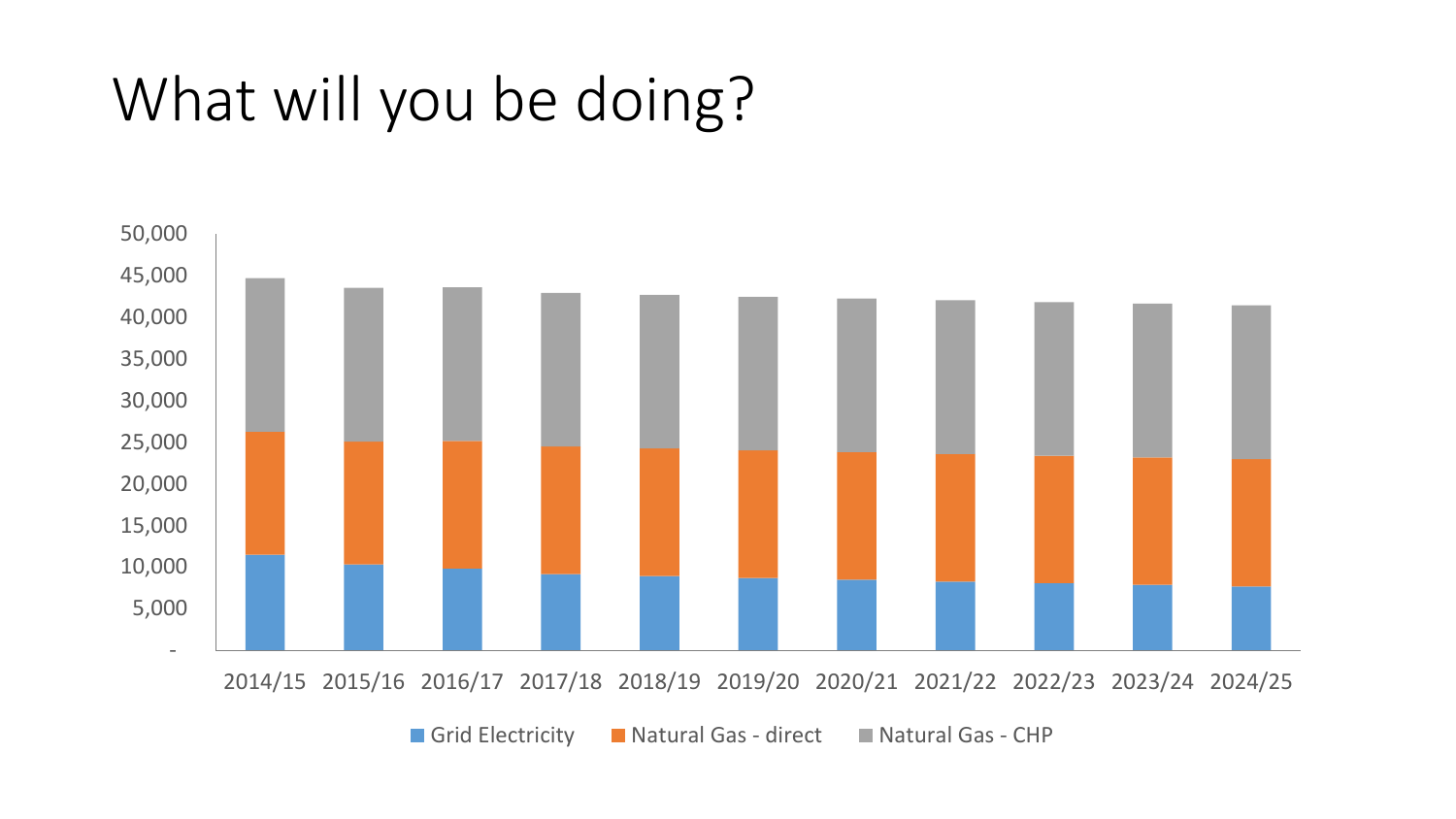# Difference between forecasting and projecting

#### **Forecast**

**to take**

**EFREMENT OF What is the impact of a new |**  $\frac{1}{2}$  as  $\frac{1}{20,000}$  m<sup>2</sup>  $\begin{array}{c} \begin{array}{c} \hline \end{array} \end{array}$   $\begin{array}{c} \hline \end{array}$   $\begin{array}{c} \hline \end{array}$   $\begin{array}{c} \hline \end{array}$   $\begin{array}{c} \hline \end{array}$   $\begin{array}{c} \hline \end{array}$   $\begin{array}{c} \hline \end{array}$   $\begin{array}{c} \hline \end{array}$   $\begin{array}{c} \hline \end{array}$ **FIFE REFIRERED CONSUMPTION: engineering building?** consumption: Natural gas: 3,000,000 kWh

• A *forecast* is an organisation's

#### **Projection**

**• A** *projection* **presents and presents and presents and presents and presents and presents and presents and presents and presents and presents and presents and presents and presents and presents and presents and presents** Student numbers increase by 3% per year  $\mathsf{p}$ Floor area increases by 10% per year all

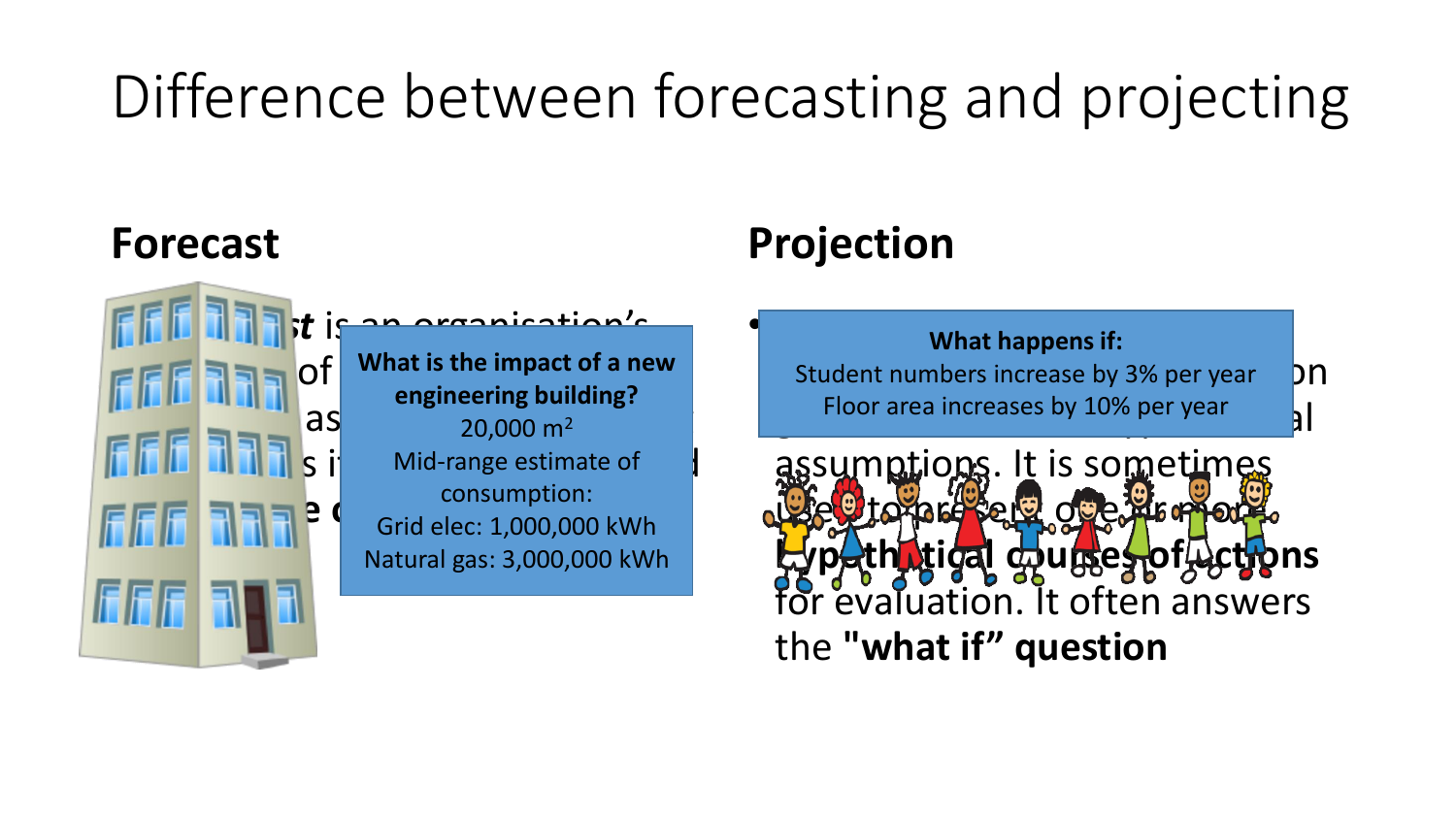### Building a forecast

• There are a number of ways to do this; very similar to RES CF&PR tool:

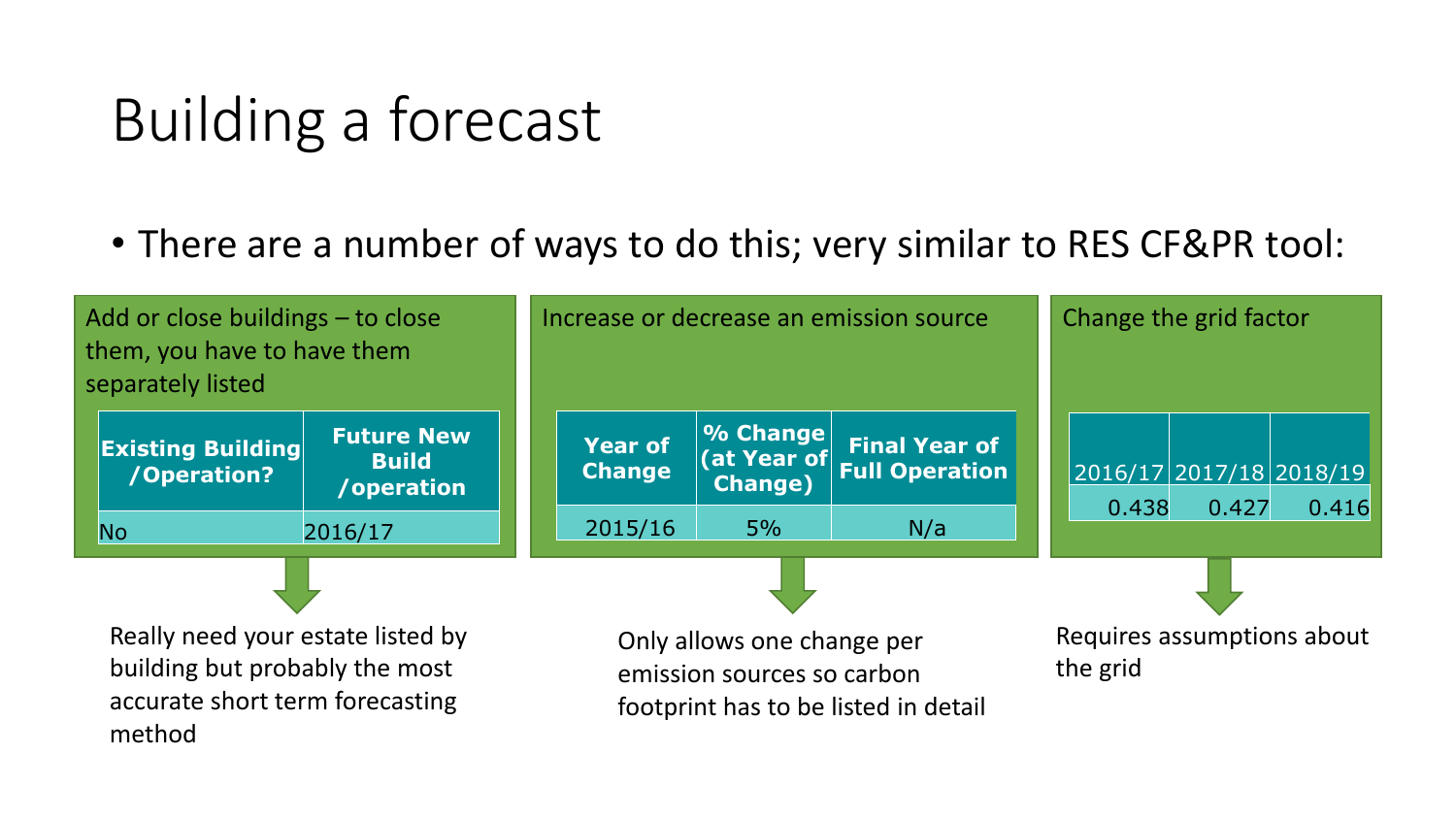### Building a scenario; data requirements

This is done in the CSM Factors tab but requires the tool to be loaded with information in Space and People allocations

| <b>Data</b>                   | <b>By year</b>                         | <b>By campus</b> |  |
|-------------------------------|----------------------------------------|------------------|--|
| Undergraduate numbers         |                                        |                  |  |
| Postgraduate numbers          |                                        |                  |  |
| <b>Academic staff numbers</b> |                                        | Source:          |  |
| Non-academic staff numbers    | Institution<br>Source: HESA<br>records |                  |  |
| Floor area                    |                                        |                  |  |
| Income (£ million)            |                                        | No required      |  |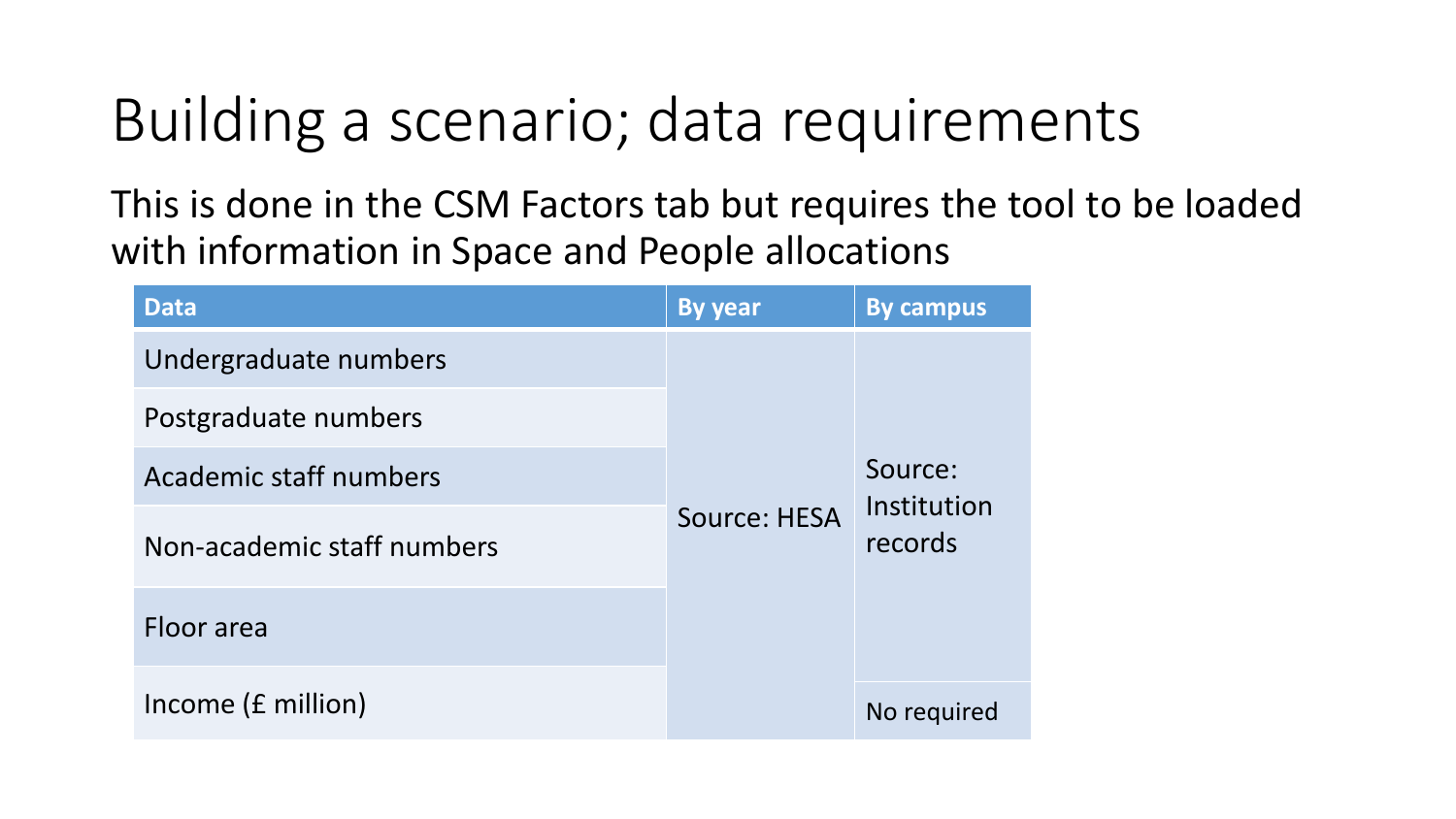#### How does the tool work? *End use matrix*

For the three key emission sources (grid electricity, natural gas direct and natural gas CHP), there are assumed to be a set of end uses:

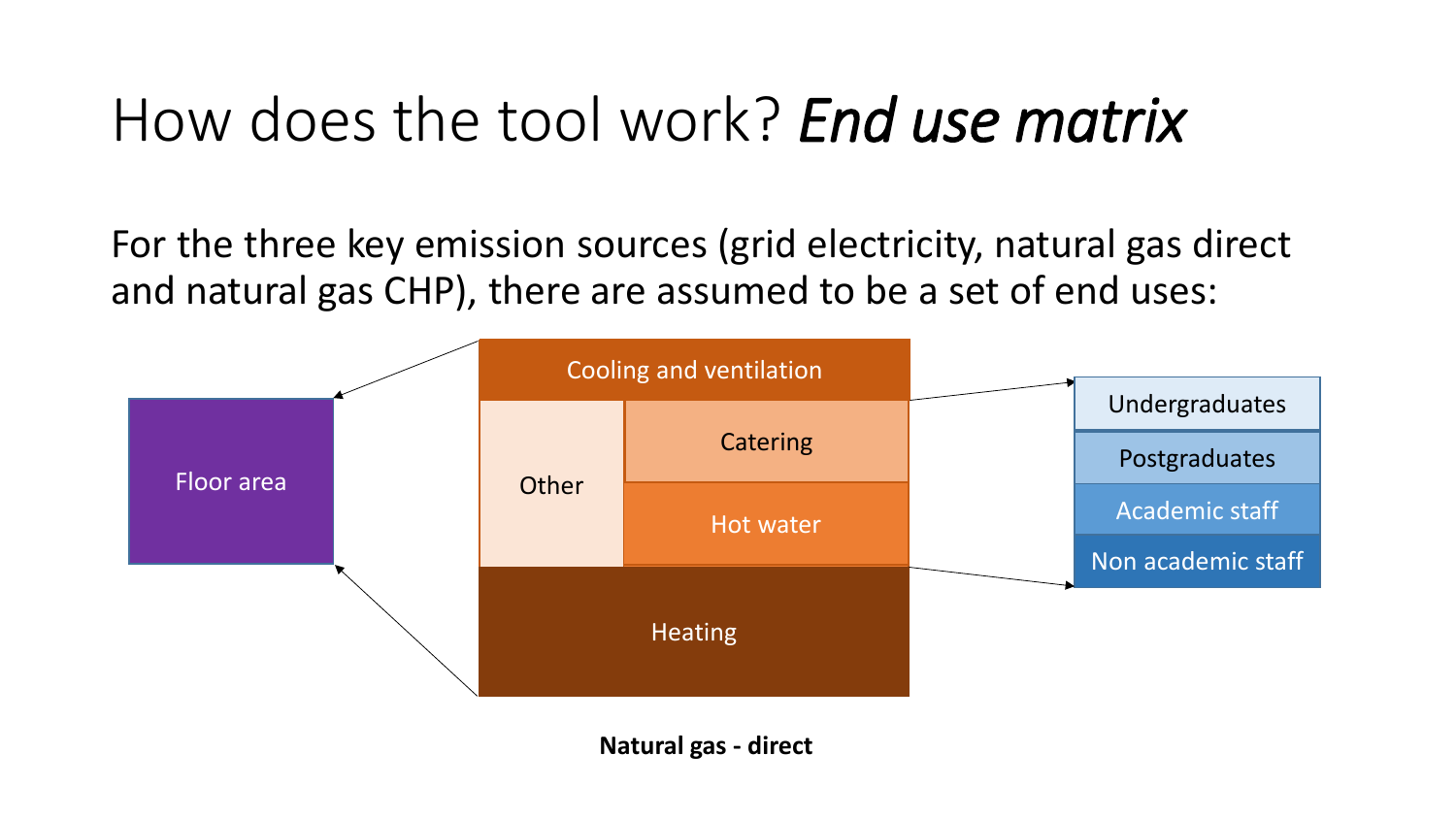### How does the tool work? *End use assumptions*

| <b>Sector</b>    | <b>Fuel</b>             | <b>Use</b>              | <b>Estimated</b><br>percentage | <b>Campus A</b> |
|------------------|-------------------------|-------------------------|--------------------------------|-----------------|
| Education        | <b>Grid Electricity</b> | Catering                | 11%                            | 5%              |
| Education        | <b>Grid Electricity</b> | Computing               | 12%                            | 25%             |
| <b>Education</b> | <b>Grid Electricity</b> | Cooling and Ventilation | 2%                             | 2%              |
| <b>Education</b> | <b>Grid Electricity</b> | <b>Hot Water</b>        | 7%                             | 7%              |
| Education        | <b>Grid Electricity</b> | <b>Heating</b>          | 8%                             | 8%              |
| <b>Education</b> | <b>Grid Electricity</b> | Lighting                | 51%                            | 45%             |
| <b>Education</b> | <b>Grid Electricity</b> | Other                   | 9%                             | 8%              |

The estimated percentage of end use comes from Government data but can be changed for each campus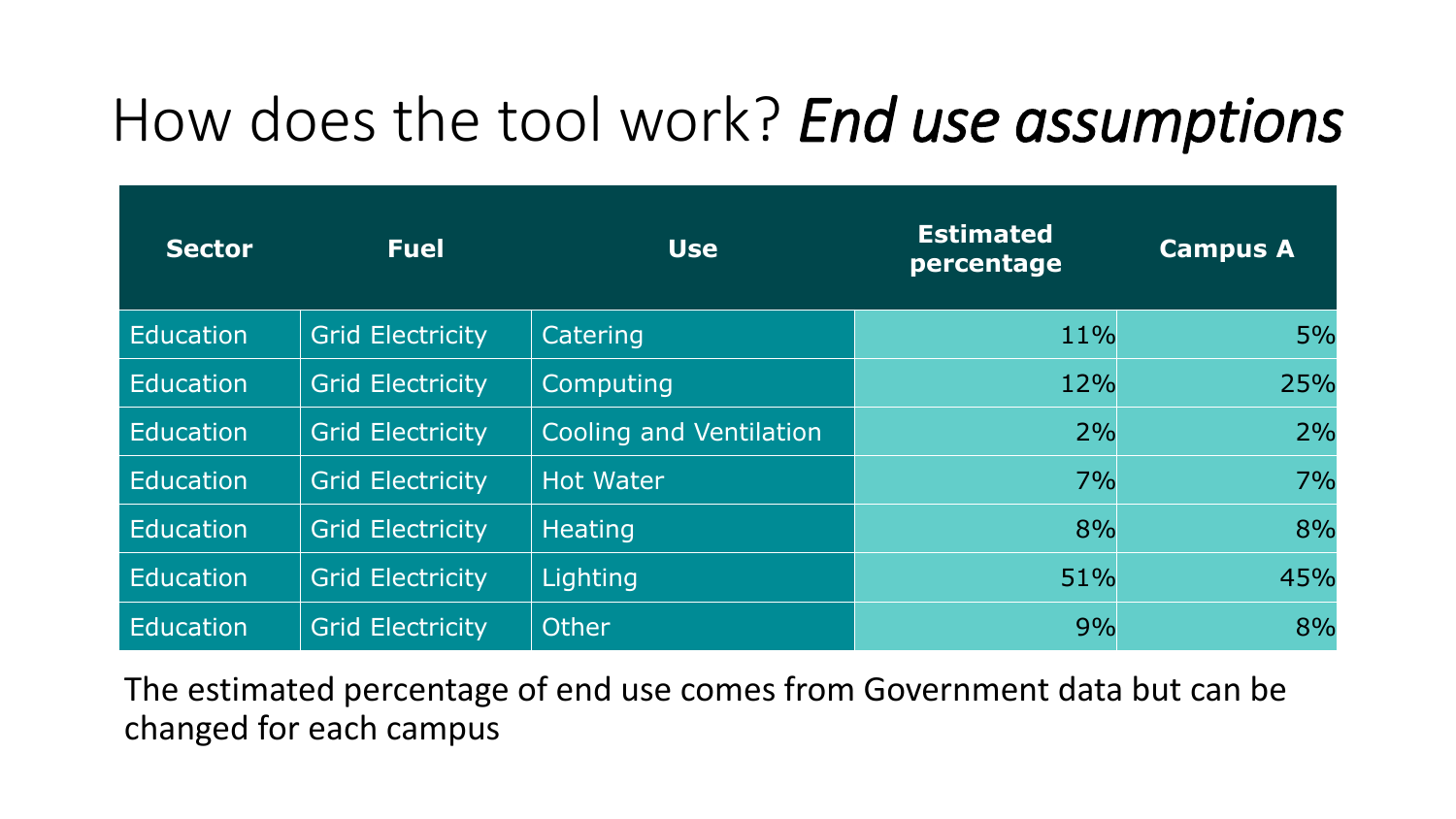#### Scenario 1: 2% annual growth in staff and student numbers but no floor area increase (grid factor constant)

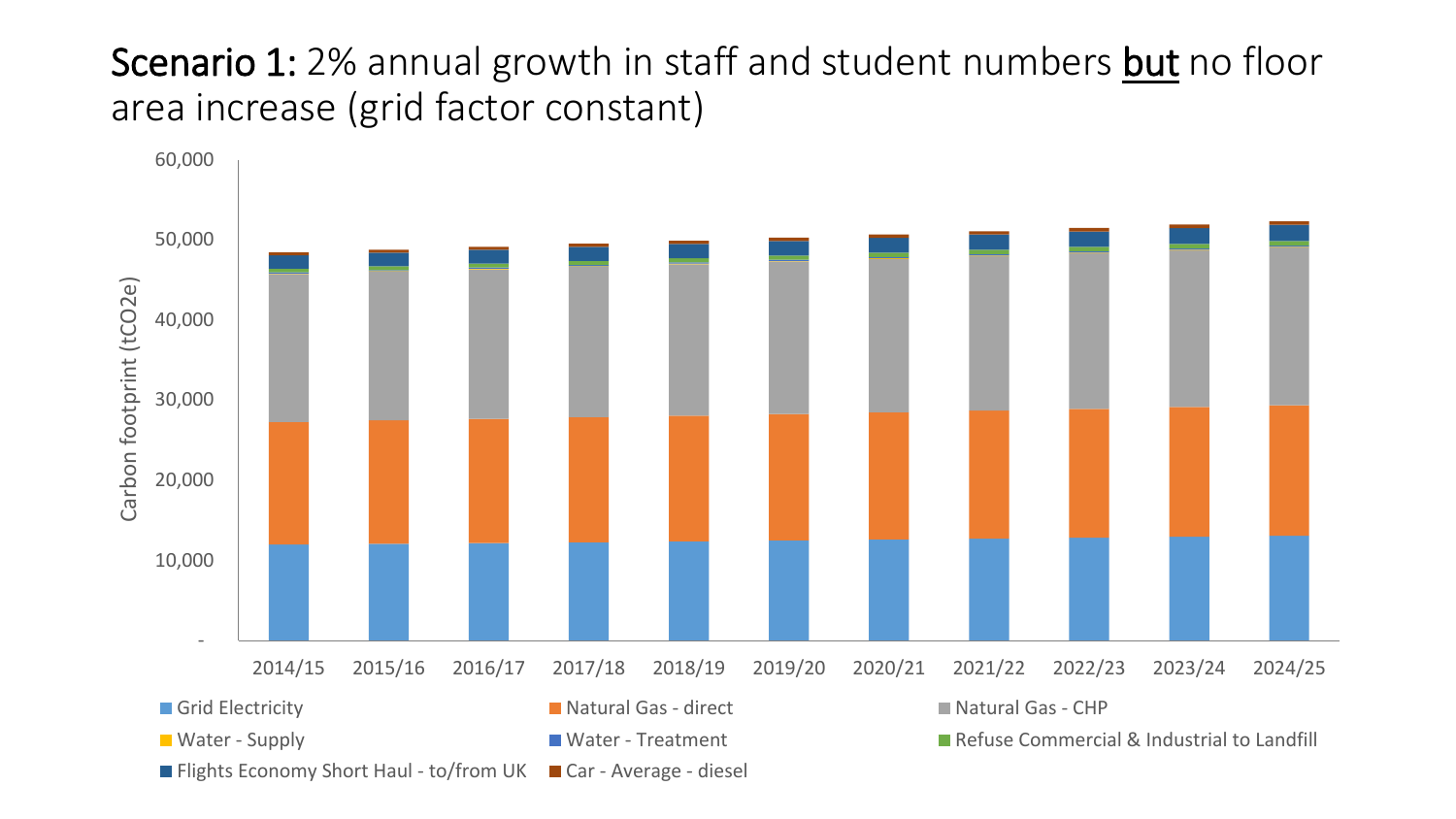#### Scenario 2: 2% annual growth in staff and student numbers and floor area increase (grid factor constant)

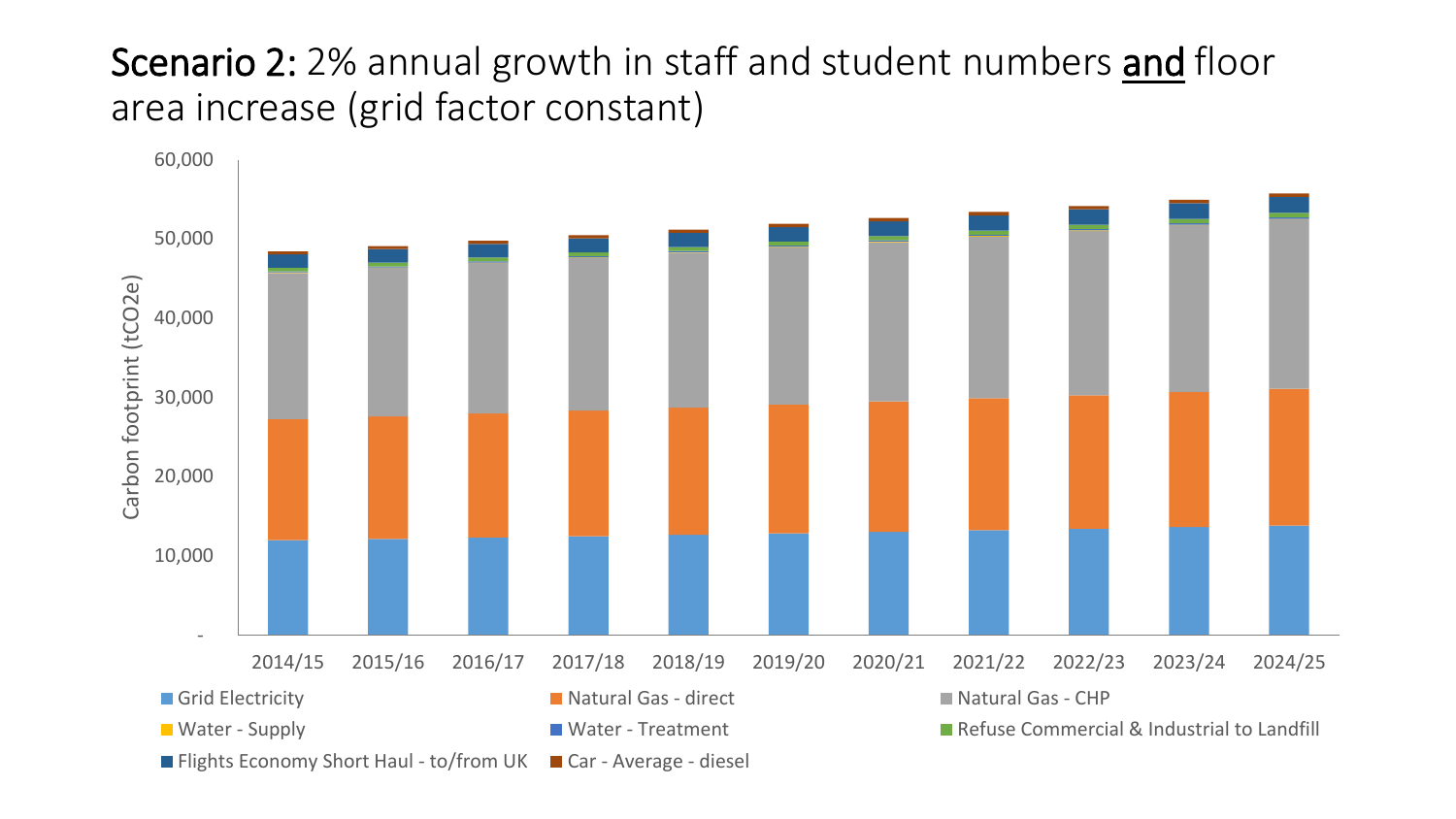#### Scenario 3: 2% annual growth in staff and student numbers and floor area and annual 3% decrease in grid factor

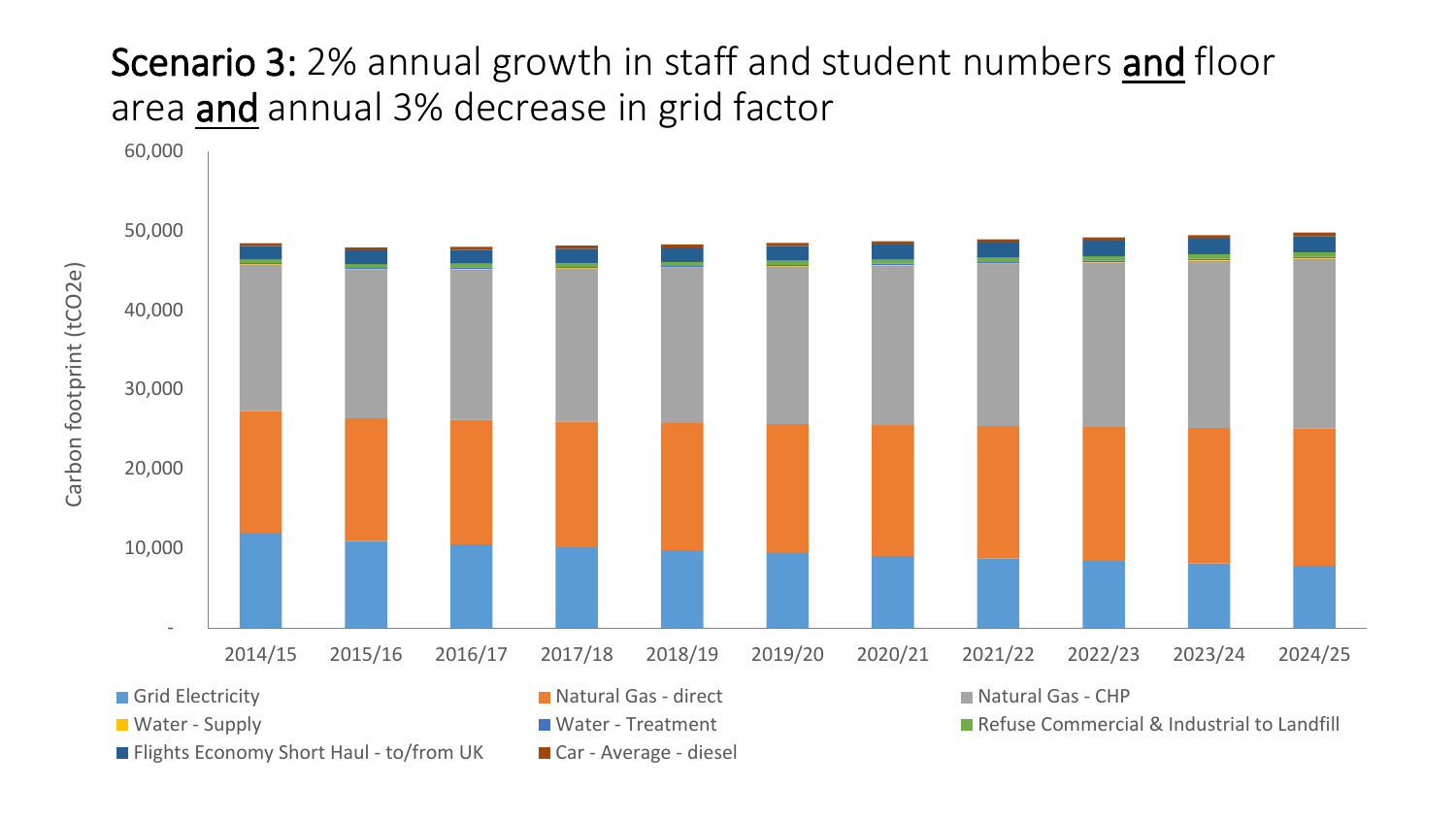#### Incorporating carbon reduction projects

- There is the option to produce a 'with carbon reductions' project forecast or scenario
- Projects need to be entered into the 'Projects' tab with information about applicable campus, amount of anticipated saving and implementation date
- Forecasts and projections (with and without projects) are produced:
	- As carbon emissions
	- As consumption units
	- As cost